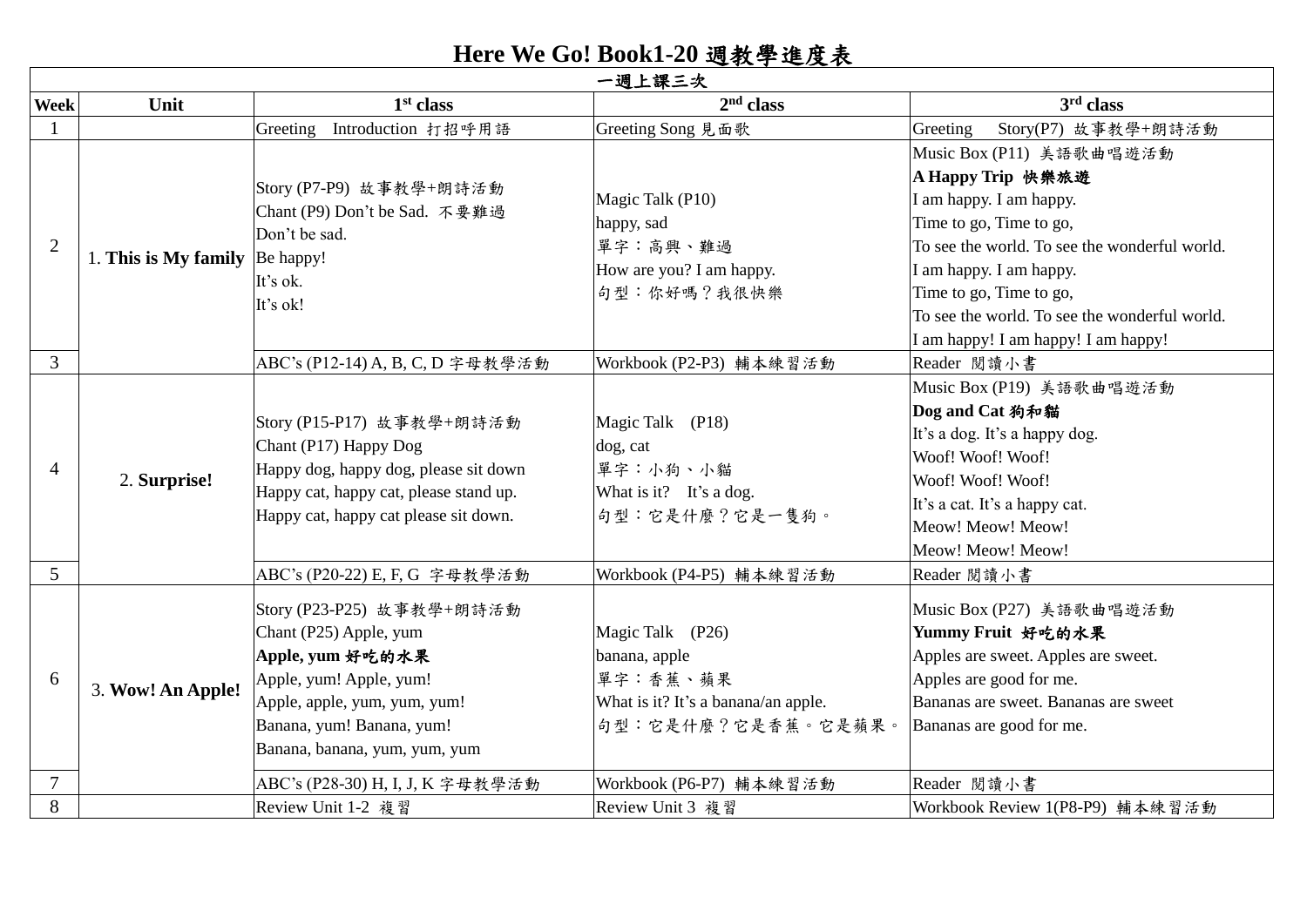|               | 一週上課三次                   |                                                                                                                                                                                                                                                             |                                                                                                                      |                                                                                                                                                                                                                                                                      |  |
|---------------|--------------------------|-------------------------------------------------------------------------------------------------------------------------------------------------------------------------------------------------------------------------------------------------------------|----------------------------------------------------------------------------------------------------------------------|----------------------------------------------------------------------------------------------------------------------------------------------------------------------------------------------------------------------------------------------------------------------|--|
| <b>Week</b>   | Unit                     | 1 <sup>st</sup> class                                                                                                                                                                                                                                       | 2 <sup>nd</sup> class                                                                                                | 3rd class                                                                                                                                                                                                                                                            |  |
| 9             | 4. Oh, I See!            | Story (P31-P33) 故事教學+朗詩活動<br>Chant (P33)<br>Pass Me a Cup, Please. 請傳杯子給我<br>A: Pass me a cup, please.<br>B: Here you are.<br>A: Thank you.<br>B: You're welcome.<br>A: Pass me a spoon, please.<br>B: Here you are.<br>A: Thank you.<br>B: You're welcome. | Magic Talk (P34)<br>cup, spoon<br>單字: 杯子、湯匙<br>Is it a cup?<br>Yes, it is. No, it isn't<br>句型:這是杯子嗎?<br>是的,這是。不,這不是。 | Music Box (P35) 美語歌曲唱遊活動<br>No! Or Yes! 不或是<br>Genie! Genie! Genie! Genie! I want to know!<br>Genie! Genie! Genie! Genie! I want to know!<br>Is it a cup? No! No! No!<br>Is it a spoon? Yes! Yes! Yes<br>It's a spoon. It's a spoon.                                 |  |
| 10            |                          | ABC's (P36-38) L, M, N 字母教學活動                                                                                                                                                                                                                               | Workbook (P10-P11) 輔本練習活動                                                                                            | Reader 閱讀小書                                                                                                                                                                                                                                                          |  |
| <sup>11</sup> | 5. Time to Eat           | Story (P39-P41) 故事教學+朗詩活動<br>Chant $(P41)$<br>I'm Hungry 我好餓喔<br>I'm hungry.<br>Time to eat.<br>Time to eat.<br>I'm sleepy.<br>Time to sleep.<br>Time to sleep                                                                                              | Magic Talk (P42)<br>hungry, sleepy<br>單字:肚子餓、想睡覺<br>Are you hungry? Yes, I am.<br>句型:你會餓嗎?是的,我很餓。                    | Music Box (P43) 美語歌曲唱遊活動<br>Oh! How Nice! 喔! 好棒!<br>Hungry! Hungry!<br>I'm hungry. I'm hungry.<br>Time to eat! Time to eat!<br>I'm sleepy. I'm sleepy.<br>Time to sleep. Time to sleep.                                                                              |  |
| 12            |                          | ABC's (P44-46) O, P, Q, R 字母教學活動                                                                                                                                                                                                                            | Workbook (P12-P13) 輔本練習活動                                                                                            | Reader 閲讀小書                                                                                                                                                                                                                                                          |  |
| 13            | <b>6. Count Together</b> | Story (P47-P49) 故事教學+朗詩活動<br>Chant (P49)<br>Let's Count! 一起來數數<br>Let's count!<br>Let's count!<br>Let's count the spoons.<br>1, 2, 3, 4,<br>Oh! Yeah!<br>$(cups---4 \cdot apples---3 \cdot dogs---2 \cdot cats---1)$                                        | Magic Talk (P50)<br>Numbers: 1-5<br>單字:數字一~五<br>How many _____? One dog.<br>句型:有多少隻狗?一隻狗                             | Music Box (P51) 美語歌曲唱遊活動<br>I Can Count 我會數數<br>$1, 1, 1$ One dog<br>One hungry dog 2, 2, 2<br>Two cats Two sleepy cats<br>$\left 3, 3, 3\right $ Three spoons<br>Three nice spoons 4, 4, ,4<br>four cups four pretty cups<br>$5, 5, 5$ five kids<br>Five happy kids |  |
| 14            |                          | ABC's (P52-54) S, T, U, V 字母教學活動                                                                                                                                                                                                                            | Workbook (P14-P15) 輔本練習活動                                                                                            | Reader 閱讀小書                                                                                                                                                                                                                                                          |  |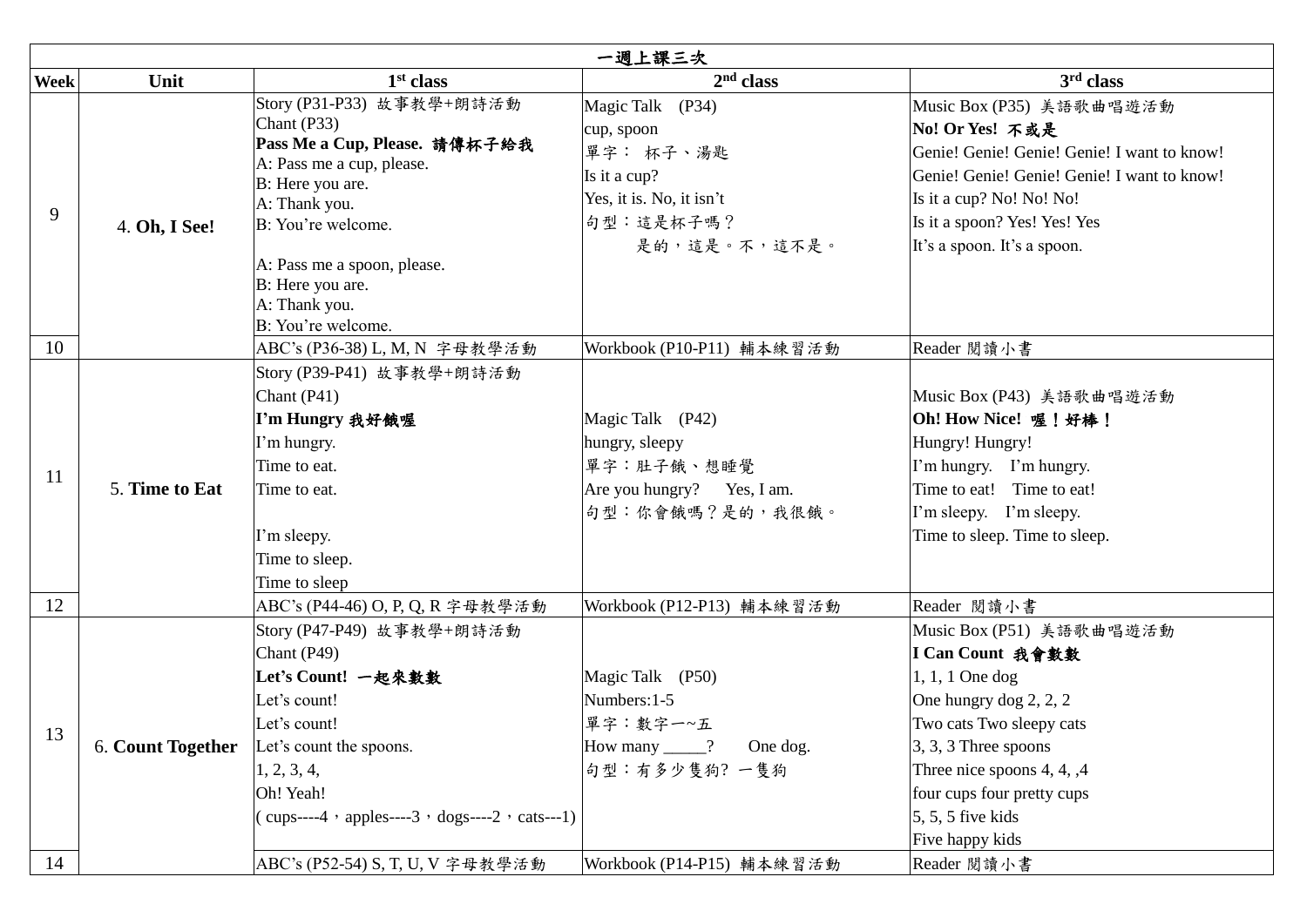|             | 一週上課三次                     |                                                                                                                                                                                                     |                                                                                                 |                                                                                                                                                                                                                                                                       |  |  |
|-------------|----------------------------|-----------------------------------------------------------------------------------------------------------------------------------------------------------------------------------------------------|-------------------------------------------------------------------------------------------------|-----------------------------------------------------------------------------------------------------------------------------------------------------------------------------------------------------------------------------------------------------------------------|--|--|
| <b>Week</b> | Unit                       | 1 <sup>st</sup> class                                                                                                                                                                               | 2 <sup>nd</sup> class                                                                           | 3 <sup>rd</sup> class                                                                                                                                                                                                                                                 |  |  |
| 15          | 7. Good Kids               | Story (P55-P57) 故事教學+朗詩活動<br>Chant (P57)<br>Don't Fight 不要打架<br>Don't fight, girls.<br>Don't fight, boys.<br>Be good!<br>Be good!<br>Don't shout, girls.<br>Don't shout, boys.<br>Be good! Be good! | Magic Talk (P58)<br>boy, girl<br>單字:男生、女生<br>I'm a good boy. I'm a good girl.<br>句型:我是一位好男孩/好女孩 | Music Box (P59) 美語歌曲唱遊活動<br>A Good Kid 好小孩<br>I am good. Good! Good! Good!<br>I am a good kid.<br>I don't fight! Don't fight! Don't fight!<br>I don't fight! Don't fight! Don't fight!<br>I don't shout! Don't shout! Don't shout!<br>I am a good kid.<br>A good kid. |  |  |
| 16          |                            | ABC's (P60-62) W, X, Y, Z 字母教學活動                                                                                                                                                                    | Workbook (P16-P17) 輔本練習活動                                                                       | Reader 閱讀小書                                                                                                                                                                                                                                                           |  |  |
| 17          | 8. Time to Eat<br>(Review) | I Can Read and Say (P64-P65)<br>我會閱讀並大聲說                                                                                                                                                            | I Can Read and Say<br>(P66)<br>我會閱讀並大聲說                                                         | Music Box (P67) 美語歌曲唱遊活動<br>Alphabet Song 字母歌<br>I can sing ABCs.<br>It's easy. It's fun.<br>Ready! Set! Go!<br>ABCDEFGHIJKLMNOPQRSTUVWXYZ<br>All together, one more time<br>ABCDEFGHIJKLMNOPQRSTUVWXYZ<br>It's easy. It's fun.                                       |  |  |
| 18          |                            | ABC's (P68-69) 字母教學活動                                                                                                                                                                               | Workbook (P18-P19) 輔本練習活動                                                                       | Reader 閲讀小書                                                                                                                                                                                                                                                           |  |  |
| 19          |                            | 闖關遊戲<br>(P70)                                                                                                                                                                                       | 活動演練                                                                                            | 活動演練                                                                                                                                                                                                                                                                  |  |  |
| 20          |                            | 活動演練                                                                                                                                                                                                | 活動彩排                                                                                            | 期末成果發表                                                                                                                                                                                                                                                                |  |  |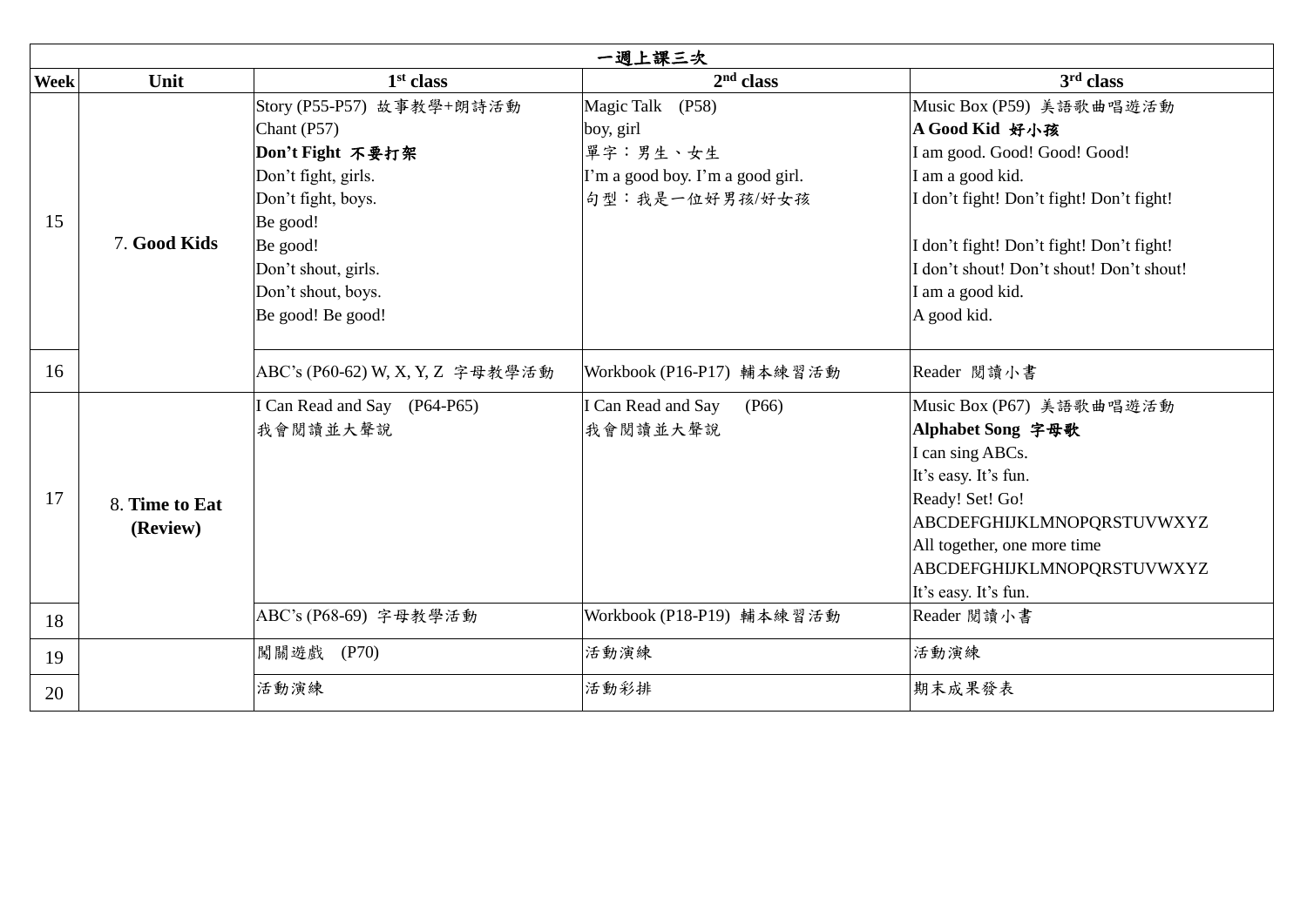## **Here We Go! Book3-20** 週教學進度表

 $\mathsf{r}$ 

|                | 一週上課三次                  |                                                                                                                                                                                                                                                                                                    |                                                                                                                                                                                     |                                                                                                                                                                                                                                                                                                                                                                                                                                                                                                                                                                    |  |  |
|----------------|-------------------------|----------------------------------------------------------------------------------------------------------------------------------------------------------------------------------------------------------------------------------------------------------------------------------------------------|-------------------------------------------------------------------------------------------------------------------------------------------------------------------------------------|--------------------------------------------------------------------------------------------------------------------------------------------------------------------------------------------------------------------------------------------------------------------------------------------------------------------------------------------------------------------------------------------------------------------------------------------------------------------------------------------------------------------------------------------------------------------|--|--|
| <b>Week</b>    | Unit                    | 1 <sup>st</sup> class                                                                                                                                                                                                                                                                              | 2 <sup>nd</sup> class                                                                                                                                                               | 3rd class                                                                                                                                                                                                                                                                                                                                                                                                                                                                                                                                                          |  |  |
|                |                         | Introduction 打招呼用語<br>Greeting                                                                                                                                                                                                                                                                     | Greeting Song 見面歌                                                                                                                                                                   | Greeting Story (P7) 故事教學                                                                                                                                                                                                                                                                                                                                                                                                                                                                                                                                           |  |  |
| $\overline{2}$ | 1. This is My<br>Family | Story (P7-P9) 故事教學+朗詩活動<br>Chant (P9)<br>My grandpa is in the car, In the car,<br>My grandpa is in the car,<br>Нарру, Нарру.<br>(grandma, sleepy)<br>(sister, hungry)<br>(brother, naughty)                                                                                                        | Magic Talk (P10)<br>grandpa, grandma, brother, sister<br>單字:爺爺,奶奶,哥哥(弟弟),<br>姊姊 (妹妹)<br>Who is he? He's my grandpa.<br>Who is she? She's my grandma.<br>句型:他是誰?他是我爺爺。<br>她是誰?她是我奶奶。 | Music Box (P11) 美語歌曲唱遊活動<br>Happy Family 快樂家庭<br>He's my grandpa. He's my grandpa.<br>She's my grandma. She's my grandma.<br>We are a happy family. A happy, happy family.<br>He's my daddy. He's my daddy.<br>She's my mommy. She's my mommy.<br>We are a happy family.<br>A happy, happy family.<br>He's my brother. He's my brother.<br>She's my sister. She's my sister.<br>We are a happy family.<br>A happy, happy family.<br>We are a happy family. A happy, happy family<br>We are a happy family A happy, happy family<br>A happy, happy family           |  |  |
| $\overline{3}$ |                         | ABC's (P12-14)<br>字母教學活動<br>Bb: bee Cc: car Dd: doo<br>Aa: ant                                                                                                                                                                                                                                     | Workbook (P2-P3) 輔本練習活動                                                                                                                                                             | Reader 閲讀小書                                                                                                                                                                                                                                                                                                                                                                                                                                                                                                                                                        |  |  |
| $\overline{4}$ | 2. Toy Kingdom          | Story (P15-P17) 故事教學+朗詩活動<br>Chant (P17)<br>I have a robot.<br>It's very big.<br>I am happy, ha, ha, ha!<br>I have a train.<br>It's pretty.<br>I am happy, ha, ha, ha!<br>I have a plane.<br>It's very big.<br>I am happy, ha, ha, ha!<br>I have a doll.<br>It's pretty.<br>I am happy, ha, ha, ha | Magic Talk (P18)<br>doll, robot, train, plane<br>單字:洋娃娃,機器人,火車,飛機<br>What do you have? I have a doll.<br>句型:你有什麼?我有一個洋娃娃。                                                           | Music Box (P19) 美語歌曲唱遊活動<br>My Toy Box 我的玩具箱<br>A pretty doll, A pretty doll,<br>I have a pretty doll. I play with my pretty doll.<br>Day and night. Day and night.<br>A big robot. A big robot.<br>I have a big robot. I play with my big robot.<br>Day and night. Day and night.<br>A choo-choo train. A choo-choo train.<br>I have a choo-choo train.<br>I play with my choo-choo train.<br>Day and night. Day and night.<br>A big, big plane. A big, big plane.<br>I have a big, big plane.<br>I play with my big, big plane.<br>Day and night. Day and night. |  |  |
| 5              |                         | ABC's (P20-22) 字母教學活動<br>Ee: egg Ff: fish Gg: goat                                                                                                                                                                                                                                                 | Workbook (P4-P5) 輔本練習活動                                                                                                                                                             | Reader 閲讀小書                                                                                                                                                                                                                                                                                                                                                                                                                                                                                                                                                        |  |  |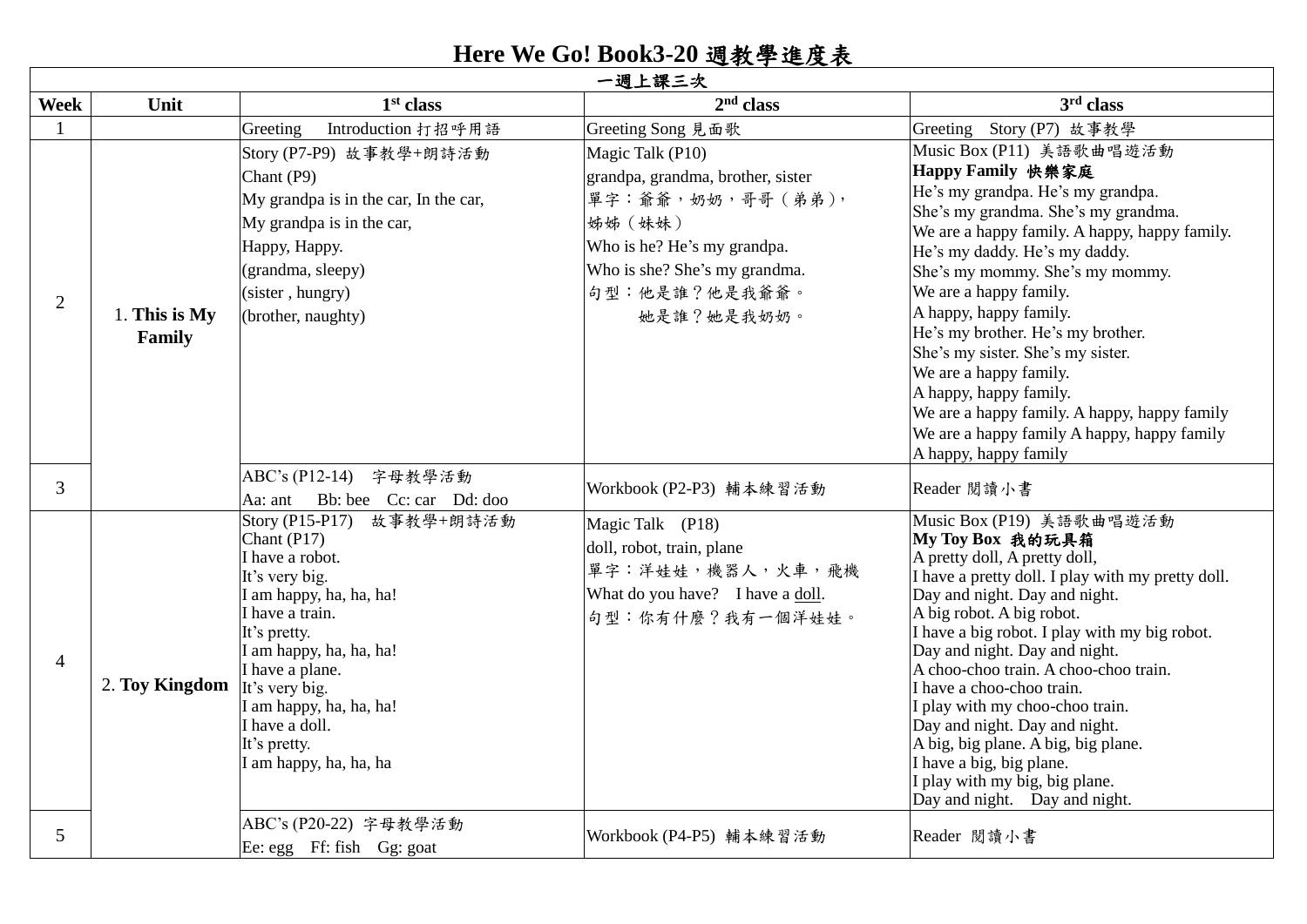|             | 一週上課三次            |                                                                                                                                                                                                                            |                                                                                                                                     |                                                                                                                                                                                                                                                                                                                                                                                                                                                                                                                                                                     |  |  |
|-------------|-------------------|----------------------------------------------------------------------------------------------------------------------------------------------------------------------------------------------------------------------------|-------------------------------------------------------------------------------------------------------------------------------------|---------------------------------------------------------------------------------------------------------------------------------------------------------------------------------------------------------------------------------------------------------------------------------------------------------------------------------------------------------------------------------------------------------------------------------------------------------------------------------------------------------------------------------------------------------------------|--|--|
| <b>Week</b> | Unit              | 1 <sup>st</sup> class                                                                                                                                                                                                      | 2 <sup>nd</sup> class                                                                                                               | 3 <sup>rd</sup> class                                                                                                                                                                                                                                                                                                                                                                                                                                                                                                                                               |  |  |
| 6           | 3. Fruit Festival | Story (P23-P25) 故事教學+朗詩活動<br>Chant $(P25)$<br>I open my book.<br>I see cherries.<br>I like cherries.<br>I like cherries.<br>I close my book.<br>I eat cherries.<br>I like cherries.<br>I like cherries.<br>(mangos, kiwis) | Magic Talk (P26)<br>mangos, kiwis, watermelons, cherries<br>單字:芒果,奇異果,西瓜,櫻桃<br>Do you like mangos? Yes, I do.<br>句型:你喜歡芒果嗎? 是的,我喜歡。 | Music Box (P27) 美語歌曲唱遊活動<br><b>Good For my Tummy</b><br>Cherries, cherries<br>I like cherries very much.<br>Cherry juice Cherry jelly<br>They are good for my tummy. $\times 2$<br>Kiwis, kiwis<br>I like kiwis very much.<br>Kiwi juice Kiwi jelly<br>They are good for my tummy! $\times 2$<br>Watermelons, watermelons<br>I like watermelons very much.<br>Watermelon juice, Watermelon jelly,<br>They are good for my tummy! $\times 2$<br>Mangoes, mangoes<br>I like mangoes very much.<br>Mango juice, mango jelly,<br>They are good for my tummy! $\times$ 2 |  |  |
| $\tau$      |                   | ABC's (P28-30) 字母教學活動<br>Hh: horse Ii: ink Jj: jam Kk: key                                                                                                                                                                 | Workbook (P6-P7) 輔本練習活動                                                                                                             | Reader 閲讀小書                                                                                                                                                                                                                                                                                                                                                                                                                                                                                                                                                         |  |  |
| 8           |                   | Review Unit 1-2 複習                                                                                                                                                                                                         | Review Unit 3 複習                                                                                                                    | Workbook<br>Review 1 (P8-P9)<br>輔本練習活動                                                                                                                                                                                                                                                                                                                                                                                                                                                                                                                              |  |  |
| 9           | 4. Face           | Story (P31-P33) 故事教學+朗詩活動<br>(P33)<br>Chant<br>Touch my eyes $1, 2, 3$<br>Touch my nose, $1, 2, 3$<br>Touch my mouth $1, 2, 3$<br>Touch my ears $1, 2, 3$<br>Eyes, nose, mouth and ears.                                   | Magic Talk (P34)<br>eyes, nose, mouth, ears<br>單字:眼睛,鼻子,嘴巴,耳朵<br>Show me your eyes.<br>句型:秀出你的眼睛                                    | Music Box (P35) 美語歌曲唱遊活動<br>Eyes, nose, mouth and ears.<br>Eyes, nose, mouth and ears.<br>Happy face! HeeHee Hee<br>Funny face! Ha Ha Ha<br>Angry face! HengHeng Heng<br>Frightened face! S-poooo-ky<br>This is my face. This is my face.                                                                                                                                                                                                                                                                                                                           |  |  |
| 10          |                   | ABC's (P36-38) 字母教學活動<br>L1: lamp Mm: monkey Nn: net                                                                                                                                                                       | Workbook (P10-P11) 輔本練習活動                                                                                                           | Reader 閱讀小書                                                                                                                                                                                                                                                                                                                                                                                                                                                                                                                                                         |  |  |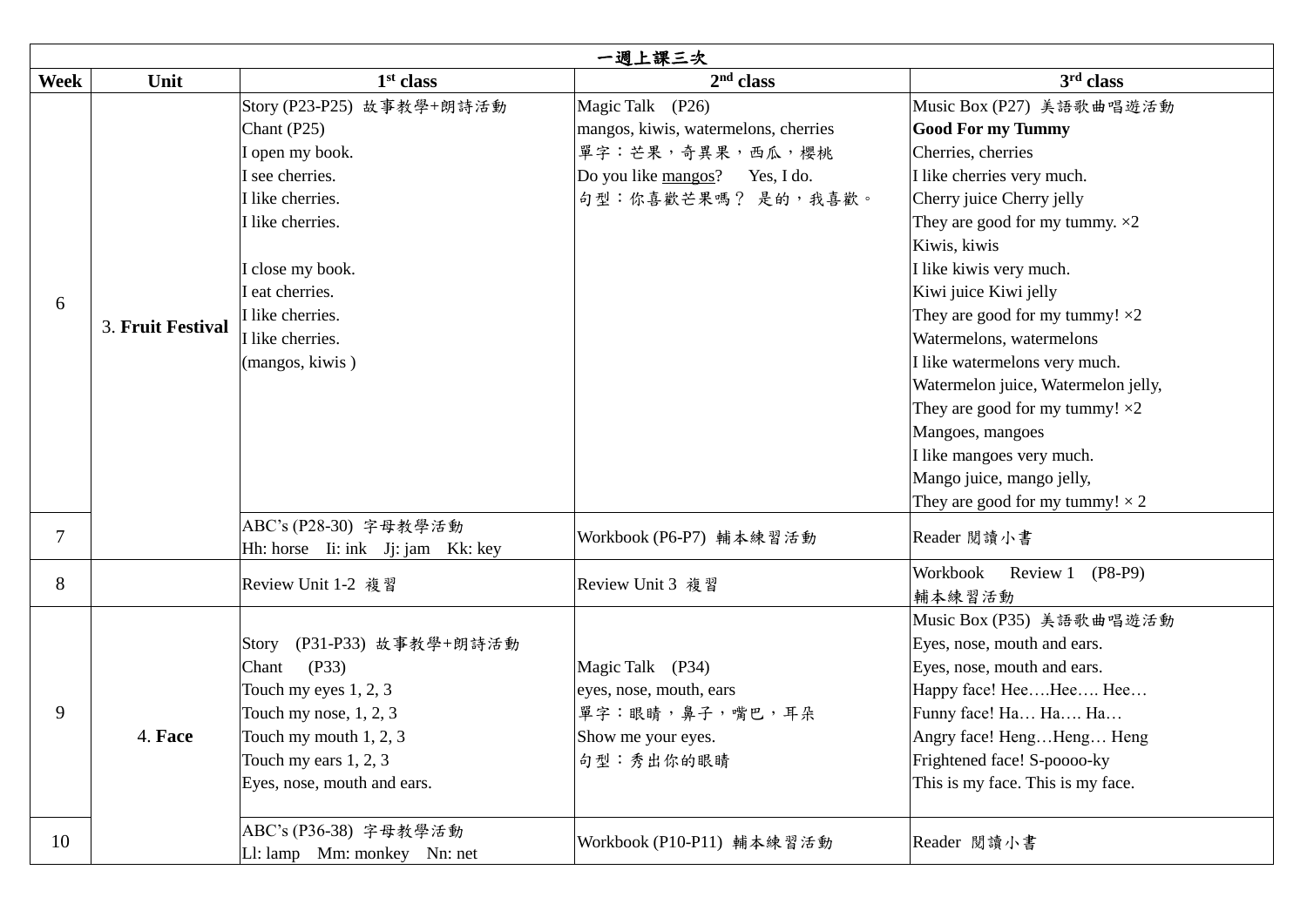|             | 一週上課三次        |                                                                                                                                                                                                                                                                                                 |                                                                                                                                           |                                                                                                                                                                                                                                                                                                                                                                                                                                                                                                                                                                                                                                                                              |  |  |
|-------------|---------------|-------------------------------------------------------------------------------------------------------------------------------------------------------------------------------------------------------------------------------------------------------------------------------------------------|-------------------------------------------------------------------------------------------------------------------------------------------|------------------------------------------------------------------------------------------------------------------------------------------------------------------------------------------------------------------------------------------------------------------------------------------------------------------------------------------------------------------------------------------------------------------------------------------------------------------------------------------------------------------------------------------------------------------------------------------------------------------------------------------------------------------------------|--|--|
| <b>Week</b> | Unit          | 1 <sup>st</sup> class                                                                                                                                                                                                                                                                           | 2 <sup>nd</sup> class                                                                                                                     | 3rd class                                                                                                                                                                                                                                                                                                                                                                                                                                                                                                                                                                                                                                                                    |  |  |
| 11          | 5. Stationery | Story (P39-P41) 故事教學+朗詩活動<br>Chant $(P41)$<br>Take out my pencils.<br>Take out my books.<br>Time for class.<br>Time for class.<br>Put away my pencils.<br>Put away my books.<br>Time for break.<br>Time for break.                                                                              | Magic Talk (P42)<br>pencil, book, eraser, ruler<br>單字:鉛筆,書,橡皮擦,尺<br>Can I borrow your pencil?<br>Ok! Here you are.<br>句型:我能向你借鉛筆嗎? 好!在這裡。 | Music Box (P43) 美語歌曲唱遊活動<br>Stationery 文具<br>Do you have books? Do you have books?<br>Let me see! Let me see!<br>Yes, I do. Yes, I do. 1, 2, 3, 4, 5<br>I have 5 books. 5 books, 5 books.<br>Do you have pencils? Do you have pencils?<br>Let me see! Let me see!<br>Yes, I do. Yes, I do. 6, 7, 8, 9, 10<br>I have 10 pencils. 10 pencils. 10 pencils.<br>Do you have rulers?<br>Do you have rulers?<br>Let me see! Let me see!<br>Yes, I do. Yes, I do. 1, 2, 3, 4, 5<br>I have 5 rulers. 5 rulers, 5 rulers.<br>Do you have erasers?<br>Do you have erasers?<br>Let me see! Let me see!<br>Yes, I do. Yes, I do. 6, 7, 8, 9, 10<br>I have 10 erasers. 10 books, 10 books. |  |  |
| 12          |               | ABC's (P44-46) 字母教學活動<br>Oo: ox Pp: pot Qq: queen Rr: rabbit                                                                                                                                                                                                                                    | Workbook (P12-P13) 輔本練習活動                                                                                                                 | Reader 閱讀小書                                                                                                                                                                                                                                                                                                                                                                                                                                                                                                                                                                                                                                                                  |  |  |
| 13          | 6. Colors     | Story (P47-P49) 故事教學+朗詩活動<br>Chant $(P49)$<br>Show me red. Red!<br>Show me green. Green!<br>Show me red and green<br>Red and green! Red and green!<br>Oh! Yeah!<br>Show me blue. Blue!<br>Show me yellow! Yellow!<br>Show me blue and yellow!<br>Blue and yellow! Blue and yellow!<br>Oh! Yeah! | Magic Talk (P50)<br>blue, red, yellow, green<br>單字:藍色,紅色,黃色,綠色<br>What color is it?<br>It's blue.<br>句型:它是什麼顏色?它是藍色。                      | Music Box (P51) 美語歌曲唱遊活動<br>Beautiful Colors 美麗的顏色<br>Colors make the world alive.<br>Colors make the world alive.<br>Red! Green! Yellow! Blue! Red! Green! Yellow!<br>Blue!<br>I see colors everywhere, Everywhere,<br>everywhere!<br>This is red. This is red. This is also red.<br>I see red color everywhere!<br>This is green. This is green. This is also green.<br>I see green color everywhere.<br>This is yellow. This is yellow.<br>This is also yellow.<br>I see yellow color everywhere.<br>This is blue. This is blue. This is also blue.<br>I see blue color everywhere                                                                                        |  |  |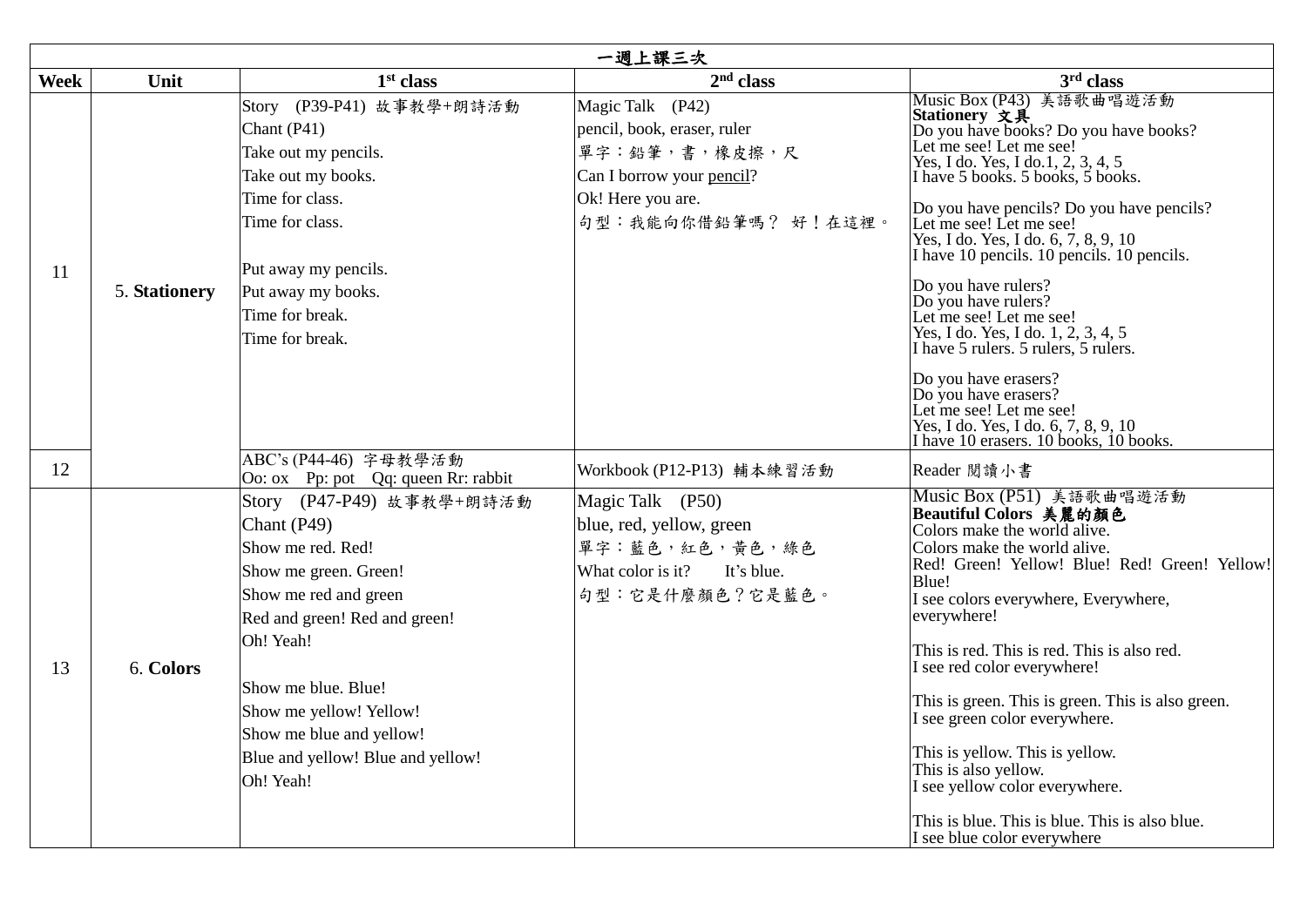| 14 |               | ABC's (P52-54) 字母教學活動<br>Ss: snail Tt: turtle<br>Uu: umbrella Vv: vase                                                                                                           | Workbook (P14-P15) 輔本練習活動                                                                                                                                     | Reader 閲讀小書                                                                                                                                                                                                                                                                                                                                                                                                                                                                          |
|----|---------------|----------------------------------------------------------------------------------------------------------------------------------------------------------------------------------|---------------------------------------------------------------------------------------------------------------------------------------------------------------|--------------------------------------------------------------------------------------------------------------------------------------------------------------------------------------------------------------------------------------------------------------------------------------------------------------------------------------------------------------------------------------------------------------------------------------------------------------------------------------|
| 15 | 7. Playground | Story (P55-P57) 故事教學+朗詩活動<br>Chant $(P57)$<br>Seesaw, seesaw,<br>Up and down!<br>Hurray! Hurray!<br>It is fun.<br>Swing, swing,<br>Up and down!<br>Hurray! Hurray!<br>It is fun. | Magic Talk (P58)<br>slide, seesaw, swing, rocking horse<br>單字:滑梯,翹翹板,鞦韆,木馬<br>What do you want to play on?<br>I want to play on the slide.<br>句型:你想玩什麼?我想溜滑梯。 | Music Box (P59) 美語歌曲唱遊活動<br>Fun at the Playground 在遊樂場的樂趣<br>The slide is fun. The slide is fun.<br>I play on the slide,. Go up, up and slide down.<br>Weece It is fun!<br>The seesaw is fun The seesaw is fun,<br>I play on the seesaw. Up and down, up and down<br>Weee It is fun!<br>The swing is fun. The swing is fun,<br>Fun, fun, fun! Up and down, up and down<br>Wee It is fun!<br>The rocking horse is fun. The rocking horse is fun.<br>Heee HaHeee Ha<br>Weee It is fun. |
| 16 |               | ABC's (P60-62) 字母教學活動<br>Ww: watch $Xx: X$ -ray<br>Yy: yo-yo Zz: zebra                                                                                                           | Workbook (P16-P17) 輔本練習活動                                                                                                                                     | Reader 閱讀小書                                                                                                                                                                                                                                                                                                                                                                                                                                                                          |
| 17 | 8. Review     | I Can Read and Say<br>$(P64-P65)$<br>我會閱讀並大聲說                                                                                                                                    | I Can Read and Say<br>(P66)<br>我會閱讀並大聲說                                                                                                                       | Music Box (P67) 美語歌曲唱遊活動<br>Exercise Time 運動時間<br>1, 2, 3, 4<br>Stamp! Stamp! Stamp!<br>5, 6, 7, 8<br>Jump! Jump! Jump!<br>Exercise makes me happy.<br>Exercise makes me healthy.<br>1, 2, 3, 4<br>Stretch! Stretch! Stretch!<br>5, 6, 7, 8<br>Bend! Bend! Bend!                                                                                                                                                                                                                     |
| 18 |               | ABC's (P68-69) 字母教學活動                                                                                                                                                            | Workbook (P18-P19) 輔本練習活動                                                                                                                                     | Reader 閱讀小書                                                                                                                                                                                                                                                                                                                                                                                                                                                                          |
| 19 |               | 闖關遊戲<br>(P70)                                                                                                                                                                    | 活動演練                                                                                                                                                          | 活動演練                                                                                                                                                                                                                                                                                                                                                                                                                                                                                 |
| 20 |               | 活動演練                                                                                                                                                                             | 活動彩排                                                                                                                                                          | 期末成果發表                                                                                                                                                                                                                                                                                                                                                                                                                                                                               |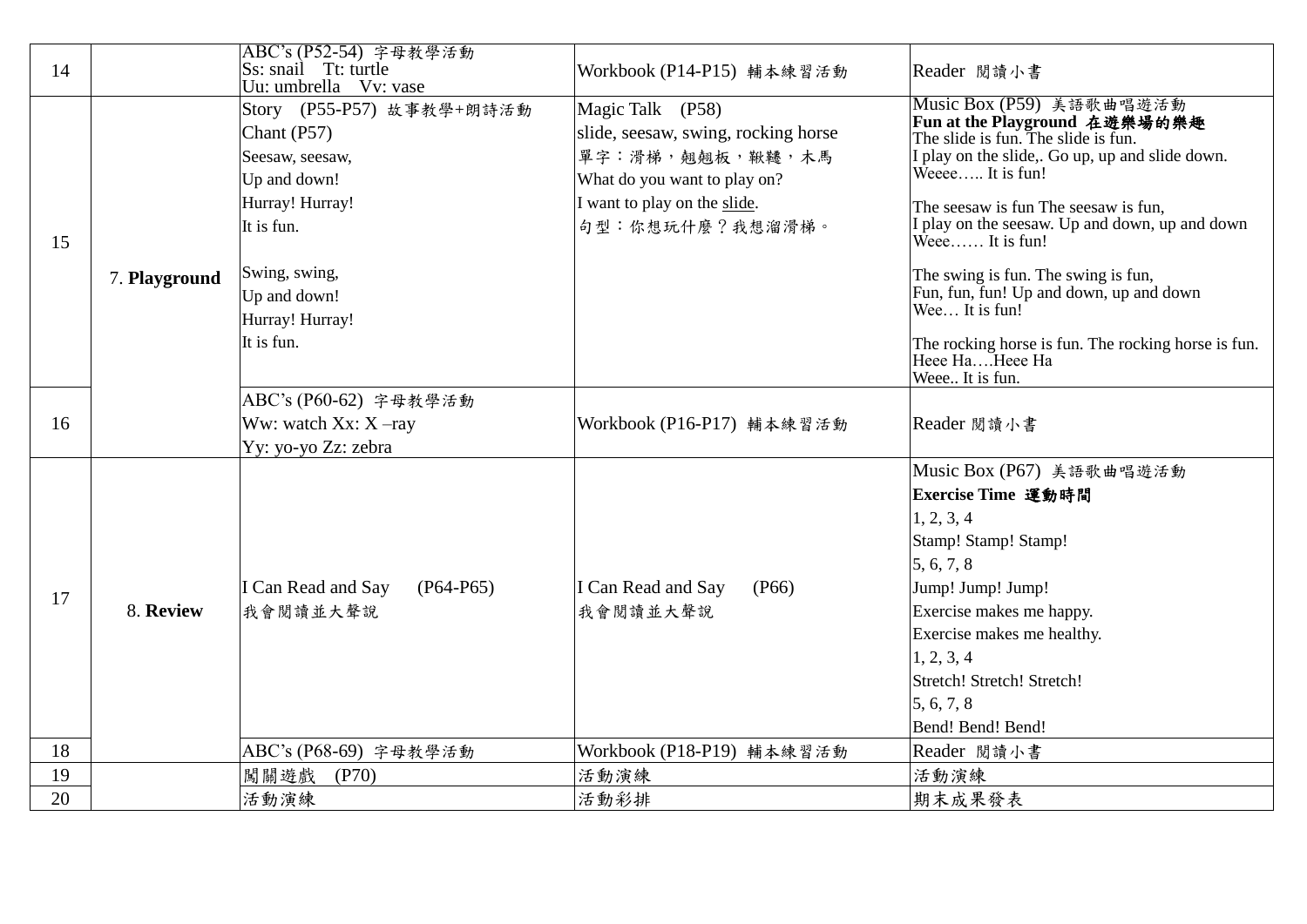## **Here We Go! Book5-20** 週教學進度表

|             | 一週上課三次          |                                |                                     |                                             |  |  |
|-------------|-----------------|--------------------------------|-------------------------------------|---------------------------------------------|--|--|
| <b>Week</b> | Unit            | 1 <sup>st</sup> class          | 2 <sup>nd</sup> class               | 3 <sup>rd</sup> class                       |  |  |
|             |                 | Greeting<br>Introduction 打招呼用語 | Greeting Song 見面歌                   | Greeting<br>Story<br>(P7) 故事教學              |  |  |
|             |                 | (P7-P9) 故事教學+朗詩活動<br>Story     | Magic Talk (P10)                    | Music Box (P11) 美語歌曲唱遊活動                    |  |  |
|             |                 | Chant<br>(P9)                  | writing, counting, drawing, reading | Till We Are Tired 直到我們累了                    |  |  |
|             |                 | Little stars in the sky.       | 單字:寫字,數數,畫畫,閱讀                      | What are you doing? I'm counting the stars. |  |  |
|             |                 | Little stars up so high.       | What are you doing? I'm writing.    | It's cool. It's cool.                       |  |  |
|             |                 | Jump to catch I try and try.   | 句型:你在做什麼?我正在寫字。                     | Let's keep counting, Till we are tired.     |  |  |
|             |                 | How I wish I could fly!        |                                     |                                             |  |  |
|             |                 |                                |                                     | What are you doing? I'm reading a book.     |  |  |
|             |                 |                                |                                     | It's cool. It's cool.                       |  |  |
| 2           |                 |                                |                                     | Let's keep reading. Till we are tired.      |  |  |
|             | 1. This is $My$ |                                |                                     |                                             |  |  |
|             | Family          |                                |                                     | What are you doing? I'm drawing balloons.   |  |  |
|             |                 |                                |                                     | It's cool. It's cool.                       |  |  |
|             |                 |                                |                                     | Let's keep drawing. Till we are tired.      |  |  |
|             |                 |                                |                                     |                                             |  |  |
|             |                 |                                |                                     | What are you doing? I'm writing ABCs.       |  |  |
|             |                 |                                |                                     | It's cool. It's cool.                       |  |  |
|             |                 |                                |                                     | Let's keep writing. Till we are tired.      |  |  |
|             |                 | ABC's (P12-14) 字母教學活動          | Workbook (P2-P3) 輔本練習活動             | Reader 閱讀小書                                 |  |  |
| 3           |                 | Aa: arrow Bb: balloon          |                                     |                                             |  |  |
|             |                 | Cc: camel Dd: donkey           |                                     |                                             |  |  |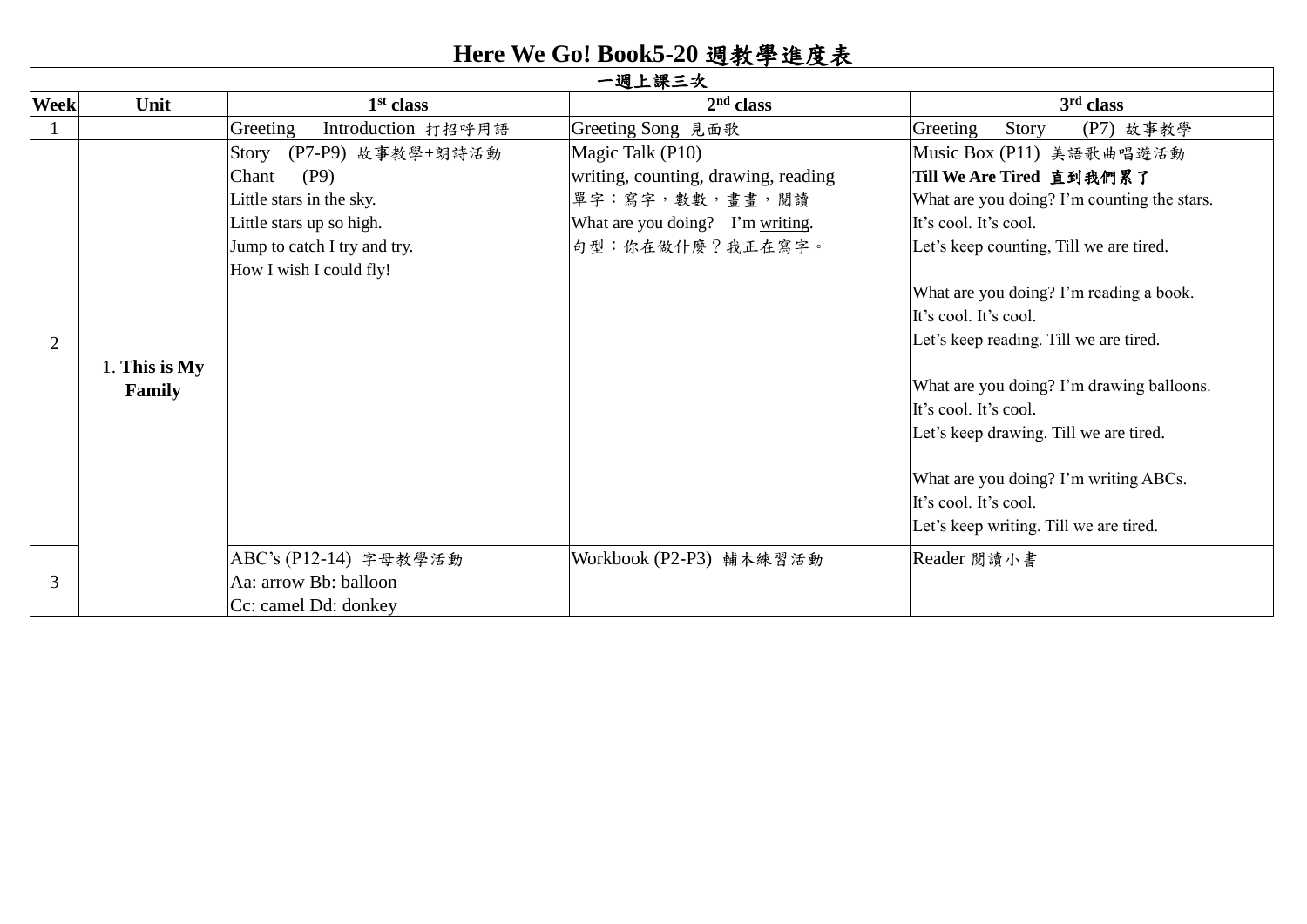|                | 一週上課三次        |                            |                                   |                                                |  |  |
|----------------|---------------|----------------------------|-----------------------------------|------------------------------------------------|--|--|
| <b>Week</b>    | Unit          | 1 <sup>st</sup> class      | $2nd$ class                       | 3 <sup>rd</sup> class                          |  |  |
|                |               | Story (P15-P17) 故事教學+朗詩活動  | Magic Talk (P18)                  | Music Box (P19) 美語歌曲唱遊活動                       |  |  |
|                |               | (P17)<br>Chant             | cucumbers, carrots, peas, peppers | A Happy Farmer 快樂農夫                            |  |  |
|                |               | What is in your bag?       | 單字:小黃瓜,紅蘿蔔,碗豆,辣椒                  | I am a happy, happy farmer.                    |  |  |
|                |               | What is in your bag?       | What are you eating?              | I have a green garden. In my garden I have     |  |  |
|                |               | Let me see!                | I'm eating cucumbers.             | Red, red carrots, red, red carrots.            |  |  |
|                |               | Let me see!                | 句型:你正在吃什麼?我正在吃小黄瓜                 | Carrots, carrots                               |  |  |
|                |               | Carrots are in my bag.     |                                   | It's harvest time. Let's pull out the carrots. |  |  |
|                |               | Crunchy and nice!          |                                   | Oh yeah! Oh yeah!                              |  |  |
|                |               | Crunchy and nice!          |                                   |                                                |  |  |
|                |               | Yummy!                     |                                   | I am a happy, happy farmer.                    |  |  |
|                |               |                            |                                   | I have a green garden. In my garden I have     |  |  |
|                |               | (Cucumbers, peppers, peas) |                                   | Green, green peas, green, green peas.          |  |  |
|                |               |                            |                                   | Peas, peas                                     |  |  |
|                |               |                            |                                   | It's harvest time. Let' s pick the peas.       |  |  |
| $\overline{4}$ |               |                            |                                   | Oh yeah! Oh yeah!                              |  |  |
|                | 2. Vegetables |                            |                                   |                                                |  |  |
|                |               |                            |                                   | I am a happy, happy farmer.                    |  |  |
|                |               |                            |                                   | I have a green garden. In my garden I have     |  |  |
|                |               |                            |                                   | Long, long cucumbers, long, long cucumbers.    |  |  |
|                |               |                            |                                   | Cucumbers, cucumbers                           |  |  |
|                |               |                            |                                   | It's harvest time. Let' s pick the cucumbers.  |  |  |
|                |               |                            |                                   | Oh yeah! Oh yeah!                              |  |  |
|                |               |                            |                                   |                                                |  |  |
|                |               |                            |                                   | I am a happy, happy farmer.                    |  |  |
|                |               |                            |                                   | I have a green garden. In my garden I have     |  |  |
|                |               |                            |                                   | Crunchy peppers, crunchy peppers.              |  |  |
|                |               |                            |                                   | Peppers, peppers                               |  |  |
|                |               |                            |                                   | It's harvest time. Let' s pick the peppers.    |  |  |
|                |               |                            |                                   | Oh yeah! Oh yeah!                              |  |  |
| 5              |               | ABC's (P20-22) 字母教學活動      | Workbook (P4-P5) 輔本練習活動           | Reader 閱讀小書                                    |  |  |
|                |               | Ee: elf Ff: fly Gg: guitar |                                   |                                                |  |  |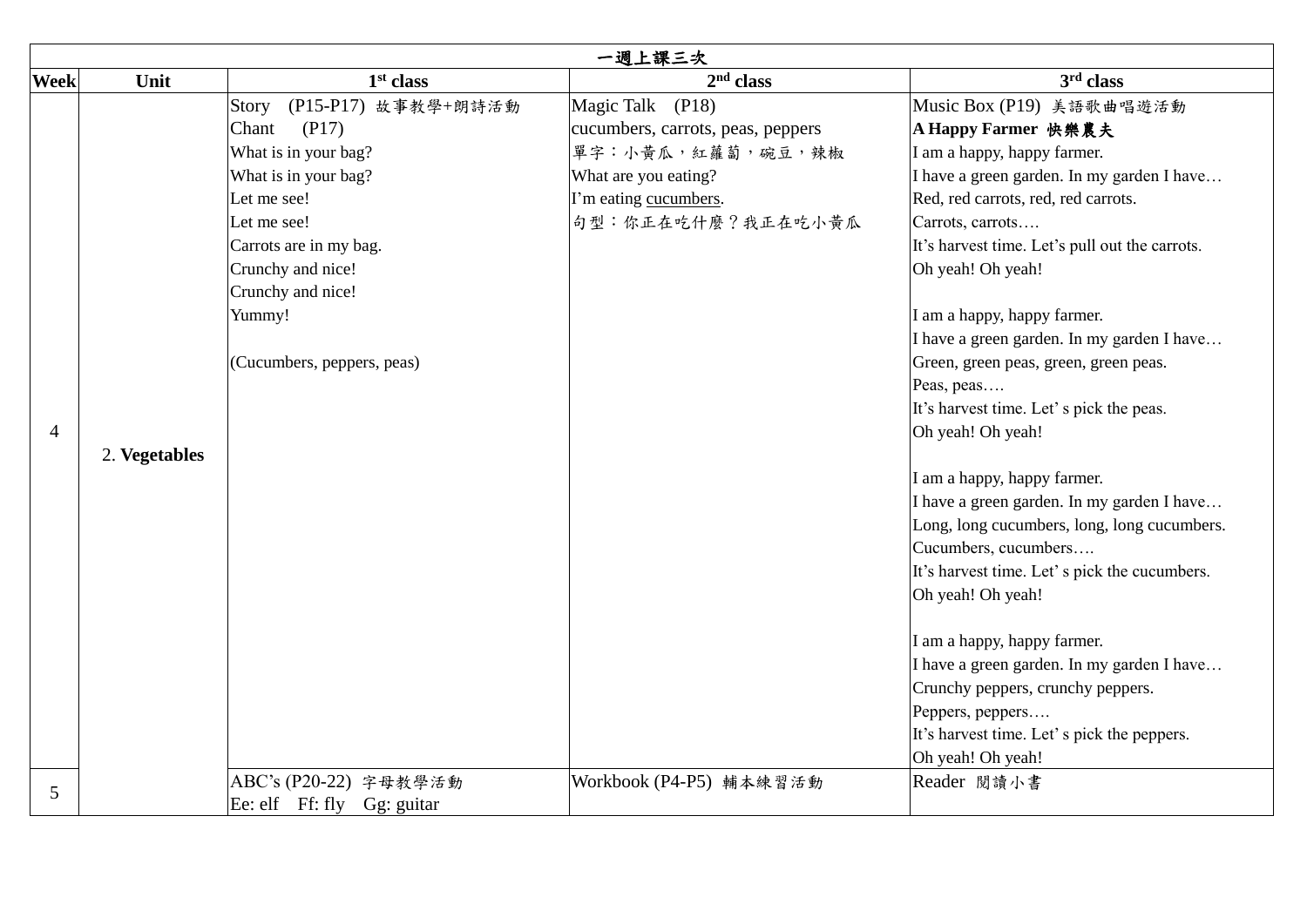|             | 一週上課三次       |                                     |                                 |                                |  |  |
|-------------|--------------|-------------------------------------|---------------------------------|--------------------------------|--|--|
| <b>Week</b> | Unit         | 1 <sup>st</sup> class               | 2 <sup>nd</sup> class           | 3 <sup>rd</sup> class          |  |  |
|             |              | (P23-P25) 故事教學+朗詩活動<br>Story        | Magic Talk (P26)                | Music Box (P27) 美語歌曲唱遊活動       |  |  |
|             |              | (P25)<br>Chant                      | piano, drum, violin, tambourine | The Beautiful Music 美妙的音樂      |  |  |
|             |              | I play the violin,                  | 單字:鋼琴,鼓,小提琴,鈴鼓                  | Listen, listen!                |  |  |
|             |              | You play the drum                   | What can you play?              | Listen, listen!                |  |  |
|             |              | We are having fun!                  | I can play the piano.           | The violin sounds wonderful.   |  |  |
|             |              |                                     | 句型:你會彈奏什麼?我會彈鋼琴。                | The violin sounds beautiful.   |  |  |
|             |              | Do Ra Me Do                         |                                 |                                |  |  |
|             |              | Do Ra Me Do                         |                                 | Listen! Listen!                |  |  |
|             |              | Me Fa So                            |                                 | Listen! Listen!                |  |  |
|             |              | Me Fa So                            |                                 | The flute sounds wonderful.    |  |  |
| 6           | 3. Beautiful |                                     |                                 | The flute sounds beautiful.    |  |  |
|             | <b>Music</b> | I play the piano,                   |                                 |                                |  |  |
|             |              | You play the flute,                 |                                 | Listen! Listen!                |  |  |
|             |              | We are having fun!                  |                                 | Listen! Listen!                |  |  |
|             |              |                                     |                                 | The piano sounds wonderful.    |  |  |
|             |              | So La So Fa Me Do                   |                                 | The piano sounds powerful.     |  |  |
|             |              | lSo La So Fa Me Do                  |                                 |                                |  |  |
|             |              | So Do So                            |                                 | Listen, listen!                |  |  |
|             |              | So Do So                            |                                 | Listen, listen!                |  |  |
|             |              |                                     |                                 | The drum sound wonderful.      |  |  |
|             |              |                                     |                                 | The drum sound powerful.       |  |  |
|             |              | ABC's (P28-30) 字母教學活動               | Workbook (P6-P7) 輔本練習活動         | Reader 閱讀小書                    |  |  |
|             |              | Hh: head Ii: igloo Jj: jet Kk: king |                                 |                                |  |  |
| 8           |              | Review Unit 1-2 複習                  | Review Unit 3 複習                | Workbook Review 1<br>$(P8-P9)$ |  |  |
|             |              |                                     |                                 | 輔本練習活動                         |  |  |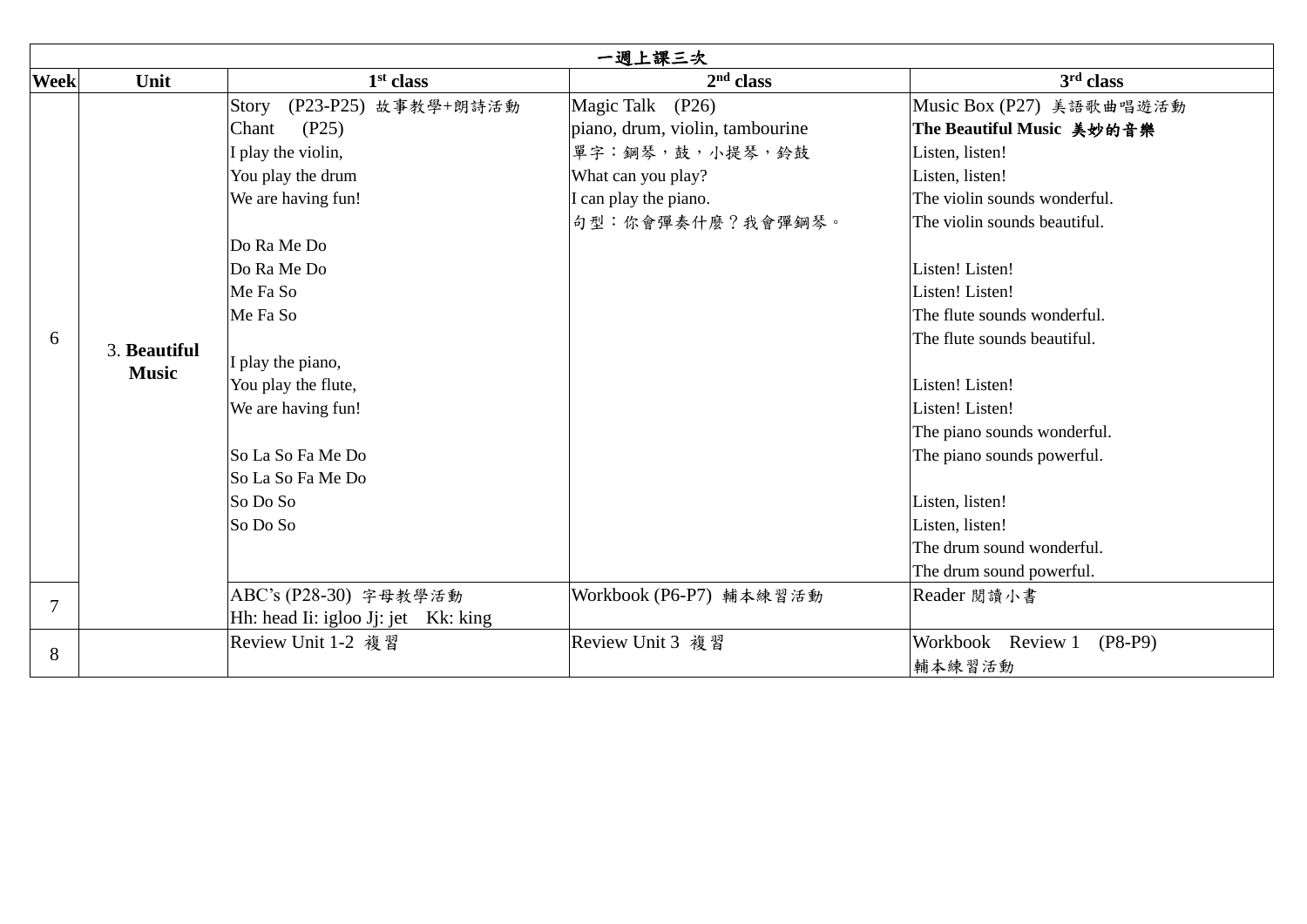|             | 一週上課三次          |                              |                                        |                                                       |  |  |
|-------------|-----------------|------------------------------|----------------------------------------|-------------------------------------------------------|--|--|
| <b>Week</b> | Unit            | 1 <sup>st</sup> class        | 2 <sup>nd</sup> class                  | 3 <sup>rd</sup> class                                 |  |  |
|             |                 | (P31-P33) 故事教學+朗詩活動<br>Story | Magic Talk (P34)                       | Music Box (P35) 美語歌曲唱遊活動                              |  |  |
|             |                 | (P33)<br>Chant               | dumplings, rice dumplings, fried rice, | Chinese Food 中國食物                                     |  |  |
|             |                 | Dumplings                    | spring rolls                           | Chinese food is great. Everyone likes Chinese food.   |  |  |
|             |                 | Dumplings                    | 單字:水餃,粽子,炒飯,春捲                         | Dumplings smell good. Dumplings taste good.           |  |  |
|             |                 | Delicious dumplings          | May I have some dumplings, please?     | One for mom and one for dad. One for you and one      |  |  |
|             |                 |                              | Yes, you may.                          | for me.                                               |  |  |
|             |                 | Cheap and nice!              | 句型:請問,我可以吃一些水餃嗎?                       | Oh, we like dumplings. We like dumplings.             |  |  |
|             |                 | Come and buy,                | 是的,你可以。                                |                                                       |  |  |
|             |                 | Come and buy!                |                                        | Chinese food is great. Everyone likes Chinese food.   |  |  |
|             |                 |                              |                                        | Rice dumplings smell good. Rice dumplings taste good. |  |  |
|             |                 | (noodles, rice dumplings,    |                                        | One for mom and one for dad, One for you and one      |  |  |
|             |                 | spring rolls,)               |                                        | for me.                                               |  |  |
| 9           |                 |                              |                                        | Ohwe like rice dumplings. We like rice                |  |  |
|             | 4. Chinese Food |                              |                                        | dumplings.                                            |  |  |
|             |                 |                              |                                        |                                                       |  |  |
|             |                 |                              |                                        | Chinese food is great. Everyone likes Chinese food.   |  |  |
|             |                 |                              |                                        | Spring rolls smell good. Spring rolls taste good.     |  |  |
|             |                 |                              |                                        | One for mom and one for dad, One for you and one      |  |  |
|             |                 |                              |                                        | for me.                                               |  |  |
|             |                 |                              |                                        | Oh we like spring rolls. We like spring rolls.        |  |  |
|             |                 |                              |                                        | Chinese food is great. Everyone likes Chinese food.   |  |  |
|             |                 |                              |                                        | Fried rice smells good. Fried rice tastes good.       |  |  |
|             |                 |                              |                                        | One bowl for mom and one bowl for dad                 |  |  |
|             |                 |                              |                                        | One bowl for you and one bowl for me.                 |  |  |
|             |                 |                              |                                        | Ohwe like fried rice. We like fried rice.             |  |  |
| 10          |                 | ABC's (P36-38) 字母教學活動        | Workbook (P10-P11) 輔本練習活動              | Reader 閱讀小書                                           |  |  |
|             |                 | L1: lemon Mm: mouse Nn: neck |                                        |                                                       |  |  |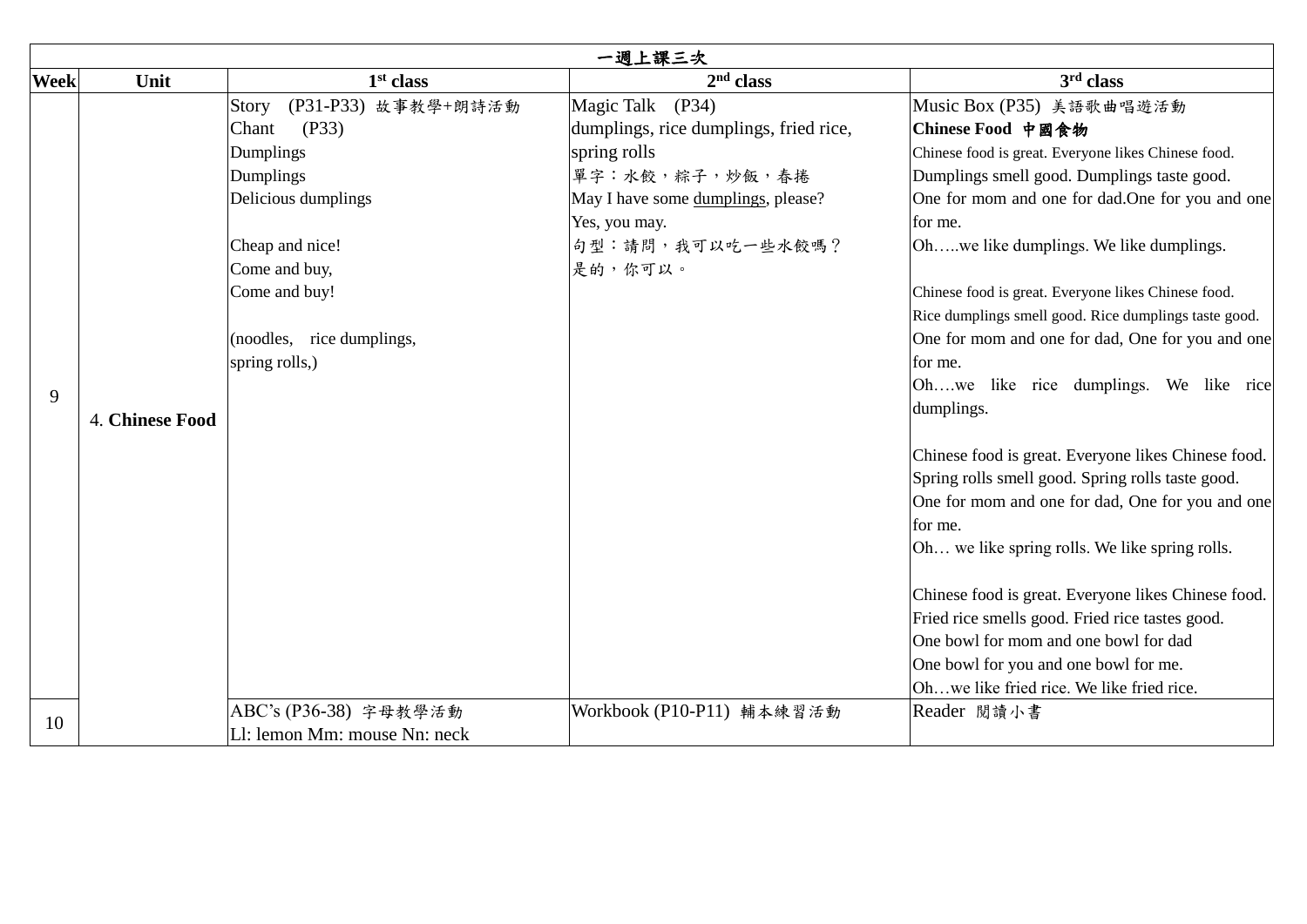|             | 一週上課三次   |                              |                                         |                                         |  |  |
|-------------|----------|------------------------------|-----------------------------------------|-----------------------------------------|--|--|
| <b>Week</b> | Unit     | 1 <sup>st</sup> class        | $2nd$ class                             | 3 <sup>rd</sup> class                   |  |  |
|             |          | (P39-P41) 故事教學+朗詩活動<br>Story | Magic Talk (P42)                        | Music Box (P43) 美語歌曲唱遊活動                |  |  |
|             |          | (P41)<br>Chant               | bathroom, living room, kitchen, bedroom | Rooms 房間                                |  |  |
|             |          | Flush the toilet,            | 單字:浴室,客廳,廚房,臥室                          | 54, 321 Here I come! Here I come!       |  |  |
|             |          | Wash my hands.               | Where is Di Di? He's in the bathroom.   | Mini is in the bathroom.                |  |  |
|             |          | I am clean and nice.         | 句型: Di Di 在哪裡?他在浴室。                     | Mini is in the bathroom.                |  |  |
|             |          |                              |                                         | Don't hide. Don't hide.                 |  |  |
|             |          | Fold my blanket.             |                                         | I see you, Mini. I see you, Mini.       |  |  |
|             |          | Make my bed.                 |                                         |                                         |  |  |
|             |          | I am clean and nice.         |                                         | 54, 321 Here I come! Here I come!       |  |  |
|             |          |                              |                                         | Di Di is in the bedroom.                |  |  |
|             |          |                              |                                         | Di Di is in the bedroom.                |  |  |
|             |          |                              |                                         | Don't hide! Don't hide!                 |  |  |
| 11          |          |                              |                                         | I see you, Di Di! I see you, Di Di!     |  |  |
|             | 5. Rooms |                              |                                         | 54, 321 Here I come! Here I come!       |  |  |
|             |          |                              |                                         | Pon Pon is in the living room.          |  |  |
|             |          |                              |                                         | Pon Pon is in the living room.          |  |  |
|             |          |                              |                                         | Don't hide! Don't hide!                 |  |  |
|             |          |                              |                                         | I see you, Pon Pon! I see you, Pon Pon! |  |  |
|             |          |                              |                                         | 54, 321                                 |  |  |
|             |          |                              |                                         | Here I come! Here I come!               |  |  |
|             |          |                              |                                         | Pinky is in the kitchen.                |  |  |
|             |          |                              |                                         | Pinky is in the kitchen.                |  |  |
|             |          |                              |                                         | Don't hide! Don't hide!                 |  |  |
|             |          |                              |                                         | I see you, Pinky. I see you, Pinky.     |  |  |
|             |          | ABC's (P44-46) 字母教學活動        | Workbook (P12-P13) 輔本練習活動               | Reader 閲讀小書                             |  |  |
| 12          |          | Oo: octopus Pp: pillow       |                                         |                                         |  |  |
|             |          | Qq: question Rr: rainbow     |                                         |                                         |  |  |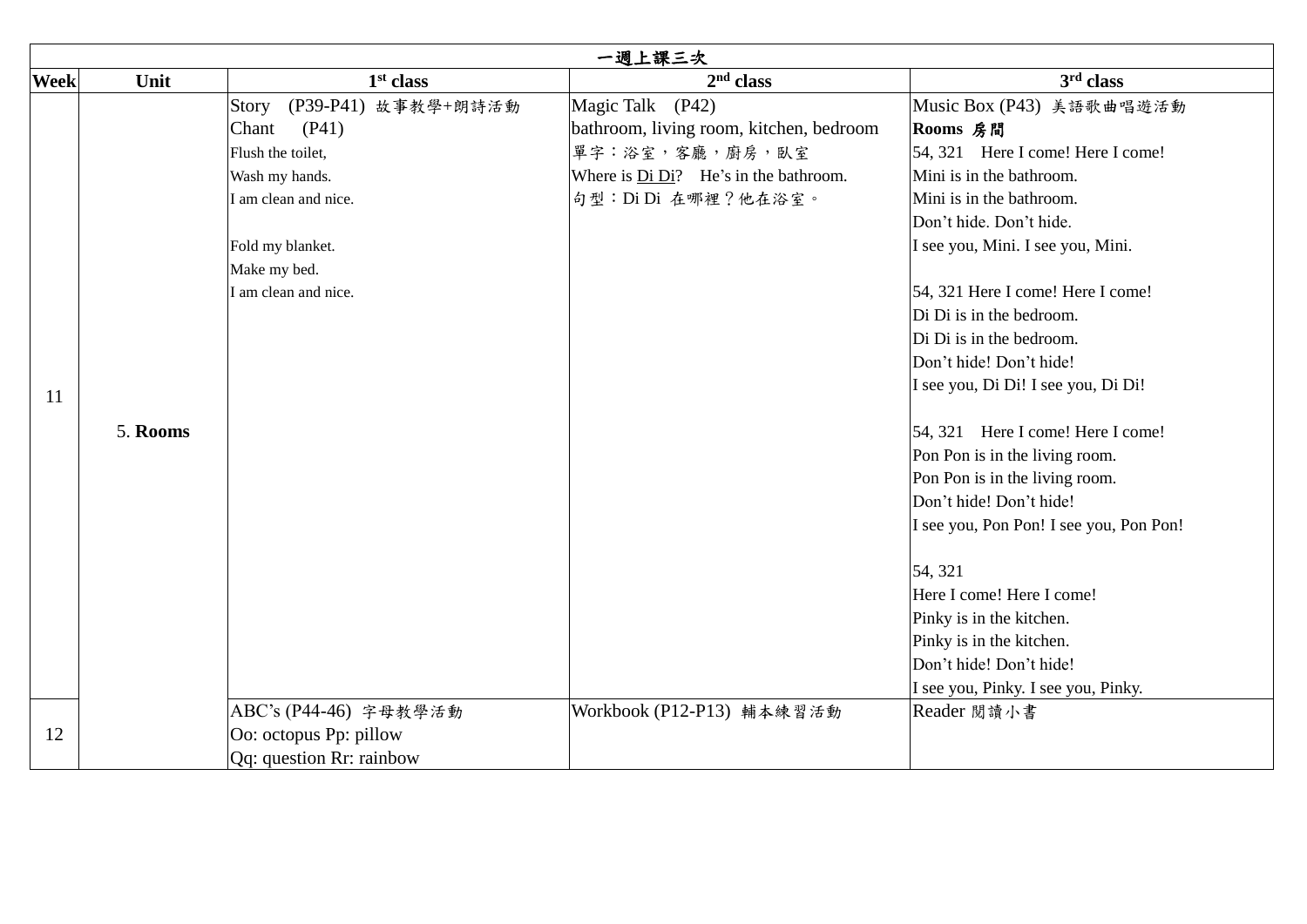| 一週上課三次      |              |                                                                                                                                                                                                                                                                                                                                                                     |                                                                                                                                                      |                                                                                                                                                                                                                                                                                                                                                                                                                                                                                                                                                                                                                                                                                                                              |  |  |  |
|-------------|--------------|---------------------------------------------------------------------------------------------------------------------------------------------------------------------------------------------------------------------------------------------------------------------------------------------------------------------------------------------------------------------|------------------------------------------------------------------------------------------------------------------------------------------------------|------------------------------------------------------------------------------------------------------------------------------------------------------------------------------------------------------------------------------------------------------------------------------------------------------------------------------------------------------------------------------------------------------------------------------------------------------------------------------------------------------------------------------------------------------------------------------------------------------------------------------------------------------------------------------------------------------------------------------|--|--|--|
| <b>Week</b> | Unit         | 1 <sup>st</sup> class                                                                                                                                                                                                                                                                                                                                               | $2nd$ class                                                                                                                                          | 3 <sup>rd</sup> class                                                                                                                                                                                                                                                                                                                                                                                                                                                                                                                                                                                                                                                                                                        |  |  |  |
| 13          | 6. Furniture | (P47-P49) 故事教學+朗詩活動<br>Story<br>Chant<br>(P49)<br>On, in, under<br>On, in, under<br>What is on the fridge?<br>A ball is on the fridge.<br>What is in the fridge?<br>A cake is in the fridge.<br>What is under the fridge?<br>A mouse is under the fridge.                                                                                                           | Magic Talk (P50)<br>sofa, table, cabinet, fridge<br>單字:沙發,桌子,櫃子,冰箱<br>What's on the sofa? A cat is on the sofa.<br>句型:在沙發上有什麼?一隻貓在沙發上。               | Music Box (P51) 美語歌曲唱遊活動<br>On In Under 上面 裡面 下面<br>On the bed, On the table, On the sofa<br>In the room In the fridge, In the cabinet<br>Under the bed, Under the table, Under the sofa                                                                                                                                                                                                                                                                                                                                                                                                                                                                                                                                     |  |  |  |
| 14          |              | ABC's (P52-54) 字母教學活動<br>Ss: spider Tt: tub<br>Uu: under Vv: vet                                                                                                                                                                                                                                                                                                    | Workbook (P14-P15) 輔本練習活動                                                                                                                            | Reader 閲讀小書                                                                                                                                                                                                                                                                                                                                                                                                                                                                                                                                                                                                                                                                                                                  |  |  |  |
| 15          | 7. Places    | Story (P55-P57) 故事教學+朗詩活動<br>(P57)<br>Chant<br>Get in the bus, Get in the bus,<br>Going to the hospital, Get in the bus!<br>Get in the bus, Get in the bus,<br>Going to the toy store, Get in the bus!<br>Get off the bus, Get off the bus,<br>Going to the playground Get off the bus!<br>Get off the bus, Get off the bus,<br>Going to the park, Get off the bus! | Magic Talk (P58)<br>park, playground, toy store, hospital<br>單字:公園,遊樂場,玩具店,醫院<br>Where are you going?<br>I'm going to the park.<br>句型:你正要去哪裡?我正要去公園。 | Music Box (P59) 美語歌曲唱遊活動<br>Places 地方<br>Where are you going? Where are you going?<br>I'm going to the hospital.<br>To the hospital, To the hospital.<br>I want to see a doctor.<br>See a doctor, See a doctor.<br>Where are you going? Where are you going?<br>I'm going to the park.<br>To the park, To the park.<br>I want to ride my bike.<br>Ride a bike. Ride a bike.<br>Where are you going? Where are you going?<br>I'm going to the playground.<br>To the playground, To the playground.<br>I want to play a game.<br>Play a game, Play a game.<br>Where are you going? Where are you going?<br>I'm going to the toy store.<br>To the toy store, To the toy store.<br>I want to buy a toy.<br>Buy a toy, Buy a toy. |  |  |  |
| 16          |              | ABC's (P60-62) 字母教學活動<br>Ww: wind Xx: box<br>Yy: yard Zz: zipper                                                                                                                                                                                                                                                                                                    | Workbook (P16-P17) 輔本練習活動                                                                                                                            | Reader 閱讀小書                                                                                                                                                                                                                                                                                                                                                                                                                                                                                                                                                                                                                                                                                                                  |  |  |  |